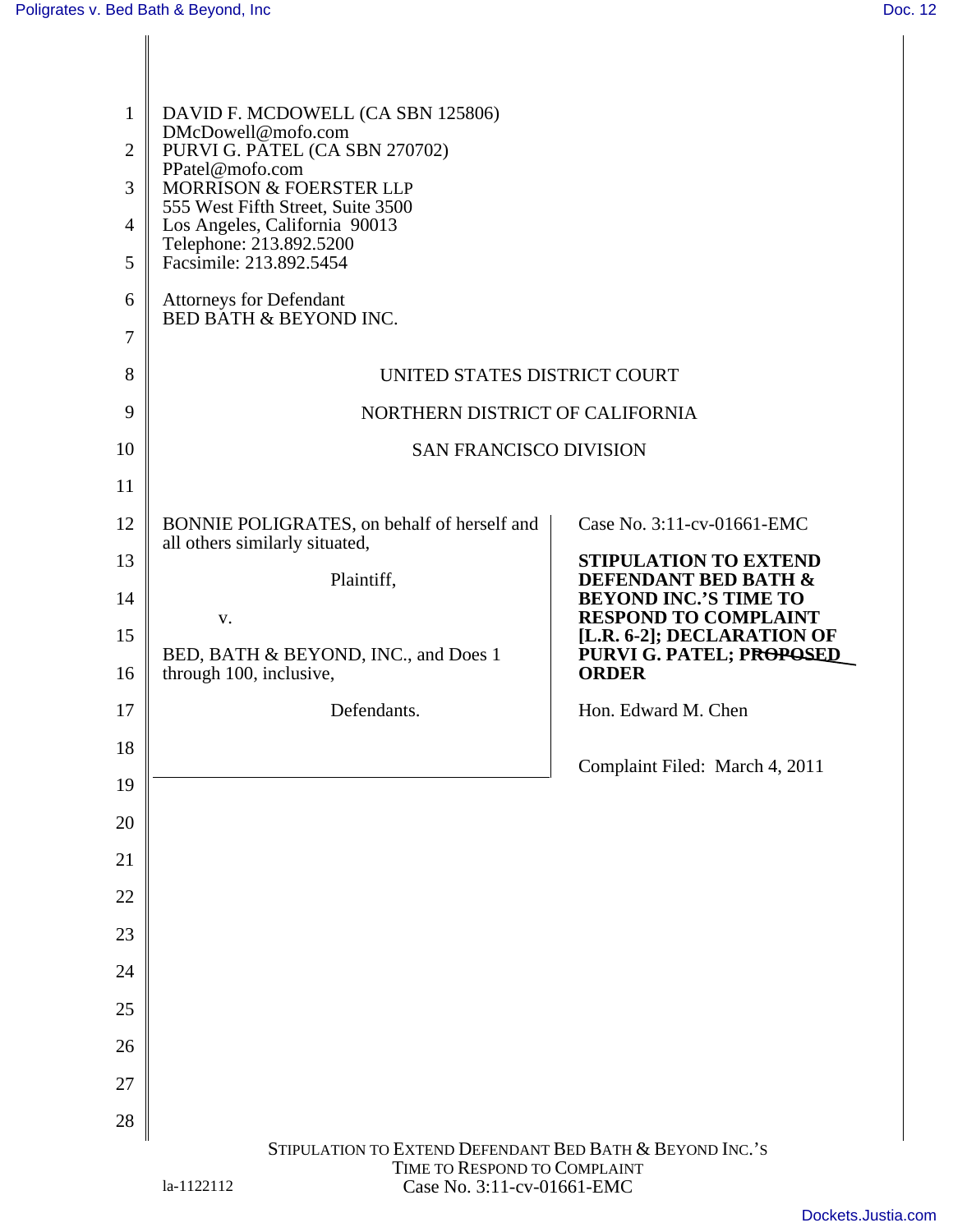|             | <b>STIPULATION</b>                                                                                     |
|-------------|--------------------------------------------------------------------------------------------------------|
|             | Pursuant to Rule 6-2 of the Local Rules of the United States District Court for the                    |
|             | Northern District of California, Plaintiff Bonnie Poligrates ("Plaintiff") and Defendant Bed Bath      |
|             | & Beyond Inc. ("BBB"), by and through their undersigned counsel, stipulate as follows:                 |
|             | WHEREAS, Plaintiff filed the Complaint in this action on March 4, 2011, and served                     |
|             | $\begin{bmatrix} \text{B} \\ \text{C} \end{bmatrix}$ BBB with the Complaint on or about March 8, 2011; |
|             | WHEREAS, BBB filed a Notice of Removal to remove the action to this Court on April 6,                  |
|             | $8 \mid 2011;$                                                                                         |
| $\mathbf Q$ | WHEREAS, pursuant to the parties' Stipulation to Extend Defendant's Time to Respond                    |
|             | 10 to Complaint [L.R. 6-1(a)] [Doc. No. 8] and this Court's Order granting the parties' stipulation    |
| 11          | [Doc. No. 9], BBB's deadline to answer or otherwise respond to the Complaint is May 3, 2011;           |
| 12          | WHEREAS, the parties are continuing to meet and confer regarding the factual bases of                  |
|             | 13   Plaintiff's claims, and are currently exchanging, on an informal basis, records pertaining to the |
|             | 14   alleged transactions that form the basis of Plaintiff's Complaint;                                |
| 15          | WHEREAS, good cause exists for an extension of BBB's deadline to respond to the                        |
|             | 16 Complaint because BBB requires additional time to investigate Plaintiff's allegations and prepare   |
|             | 17   its response to the Complaint;                                                                    |
| 18          | WHEREAS, the parties have agreed that the deadline for BBB to answer or otherwise                      |
|             | 19 respond to the Complaint shall be extended by seventeen (17) days, to and including May 20,         |
|             | $20 \parallel 2011$ ; and                                                                              |
| 21          | THEREFORE, IT IS HEREBY AGREED AND STIPULATED that BBB shall have to                                   |
|             | 22   and including May 20, 2011, to answer or otherwise respond to the Complaint.                      |
| 23          |                                                                                                        |
| 24          |                                                                                                        |
| 25          |                                                                                                        |
| 26          |                                                                                                        |
| 27          |                                                                                                        |
| 28          |                                                                                                        |
|             |                                                                                                        |
|             | STIPULATION TO EXTEND DEFENDANT BED BATH & BEYOND INC.'S<br>la-1122112<br>TIME TO RESPOND TO COMPLAINT |

Π

Case No. 3:11-cv-01661-EMC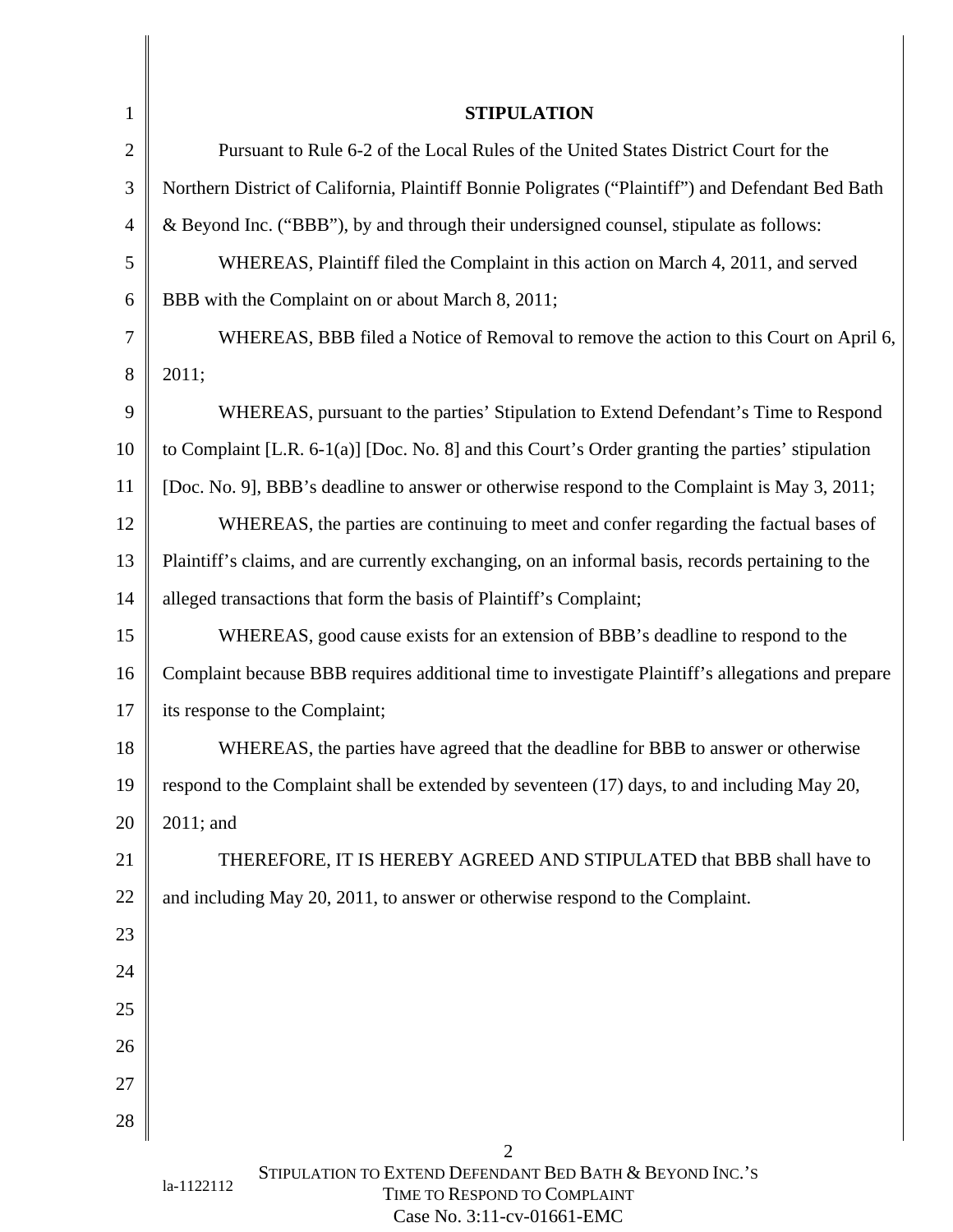|                 | Dated: May 2, 2011                              | DAVID F. MCDOWELL<br>PURVI G. PATEL<br>MORRISON & FOERSTER LLP                                          |  |  |  |
|-----------------|-------------------------------------------------|---------------------------------------------------------------------------------------------------------|--|--|--|
|                 |                                                 |                                                                                                         |  |  |  |
|                 |                                                 | By: <u>/s/ Purvi G. Patel</u>                                                                           |  |  |  |
|                 |                                                 | Purvi G. Patel                                                                                          |  |  |  |
|                 |                                                 | <b>Attorneys for Defendant<br/>Bed Bath &amp; Beyond Inc.</b>                                           |  |  |  |
|                 |                                                 |                                                                                                         |  |  |  |
| 8 <sup>1</sup>  | Dated: May 2, 2011                              | DANIEL H. QUALLS<br>ROBIN G. WORKMAN<br>AVIVA N. ROLLER<br>QUALLS & WORKMAN, L.L.P.                     |  |  |  |
|                 |                                                 |                                                                                                         |  |  |  |
| 10              |                                                 |                                                                                                         |  |  |  |
| 11              |                                                 | By: /s/ Daniel H. Qualls<br>Daniel H. Qualls                                                            |  |  |  |
| 12              |                                                 |                                                                                                         |  |  |  |
| 13              |                                                 | Attorneys for Plaintiff<br>Bonnie Poligrates, on behalf of herself<br>and all others similarly situated |  |  |  |
| 14              |                                                 |                                                                                                         |  |  |  |
| 15              |                                                 |                                                                                                         |  |  |  |
| 16              |                                                 |                                                                                                         |  |  |  |
|                 | 17   PURSUANT TO STIPULATION, IT IS SO ORDERED. |                                                                                                         |  |  |  |
| 18 <sup>1</sup> | May 3, 2011                                     | <b>DISTRE</b>                                                                                           |  |  |  |
|                 | $19$ Dated:                                     | By: Hoppable Edward M. Charles                                                                          |  |  |  |
| 20<br>21        |                                                 | TO ORDERED                                                                                              |  |  |  |
| 22              |                                                 |                                                                                                         |  |  |  |
| ∠∠              |                                                 | Jward M. Ch.                                                                                            |  |  |  |
| 23              |                                                 |                                                                                                         |  |  |  |
| 24              |                                                 |                                                                                                         |  |  |  |
| 25              |                                                 |                                                                                                         |  |  |  |
| 26              |                                                 |                                                                                                         |  |  |  |
| 27              |                                                 |                                                                                                         |  |  |  |
| 28              |                                                 |                                                                                                         |  |  |  |
|                 |                                                 | STIPULATION TO EXTEND DEFENDANT BED BATH & BEYOND INC.'S                                                |  |  |  |
|                 | la-1122112                                      | TIME TO RESPOND TO COMPLAINT<br>Case No. 3:11-cv-01661-EMC                                              |  |  |  |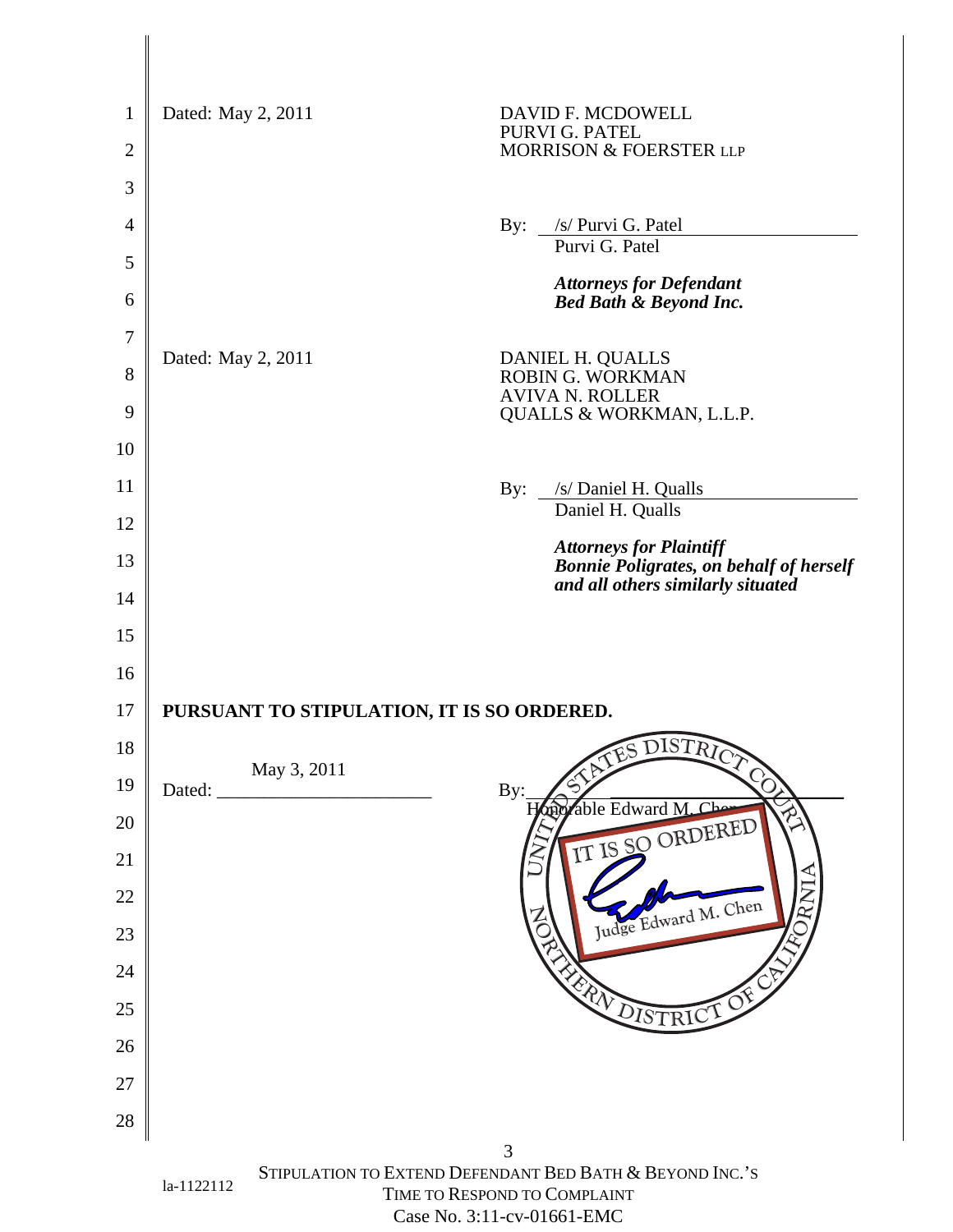|    | <b>DECLARATION OF PURVI G. PATEL</b>                                                                    |
|----|---------------------------------------------------------------------------------------------------------|
|    | I, Purvi G. Patel, hereby declare as follows:                                                           |
|    | I am an attorney admitted to practice law in the courts of the State of California                      |
|    | $\parallel$ and am a member of the Bar of this Court. I am an associate at Morrison & Foerster LLP,     |
|    | counsel of record for Defendant Bed Bath & Beyond Inc. ("BBB") in the above-captioned action.           |
|    | 6 T make this declaration based on my personal knowledge.                                               |
|    | I submit this declaration in support of the parties' Stipulation to Extend Defendant                    |
|    | 8   Bed Bath & Beyond Inc.'s Time to Respond to Complaint [L.R. 6-2].                                   |
|    | The parties previously stipulated to a twenty (20) day extension of BBB's deadline                      |
|    | 10 to respond to the Complaint from April 13, 2011 to May 3, 2011. [Doc. No. 8.] That deadline to       |
|    | 11   respond has been fixed by this Court's Order granting the parties' Stipulation to Extend           |
|    | 12   Defendant's Time to Respond to Complaint [L.R. 6-1(a)]. [Doc. No. 9.]                              |
|    | The parties are continuing to meet and confer regarding the factual bases of                            |
|    | 14   Plaintiff's claims. The parties are currently exchanging, on an informal basis, records pertaining |
| 15 | to the alleged transactions that form the basis of Plaintiff's Complaint.                               |
|    | BBB requests the extension of time to investigate Plaintiff's allegations and                           |
| 17 | prepare its response to the Complaint.                                                                  |
|    | The parties submit this stipulation to request that BBB's deadline to respond to the                    |
|    | 19 Complaint, which has been fixed by Court order, be extended by seventeen (17) days to and            |
|    | 20   including May 20, 2011. This extension of time will not affect any hearing or proceeding on the    |
|    | 21 Court's calendar and is not made for purposes of delay.                                              |
| 22 | I declare under penalty of perjury under the laws of the United States that the foregoing is            |
|    | $23$   true and correct.                                                                                |
|    | 24 Executed this 2nd day of May, 2011, in Los Angeles, California.                                      |
| 25 |                                                                                                         |
| 26 | /s/ Purvi G. Patel<br>Purvi G. Patel                                                                    |
| 27 |                                                                                                         |
| 28 |                                                                                                         |
|    |                                                                                                         |
|    | STIPULATION TO EXTEND DEFENDANT BED BATH & BEYOND INC.'S<br>la-1122112<br>TIME TO RESPOND TO COMPLAINT  |

Case No. 3:11-cv-01661-EMC